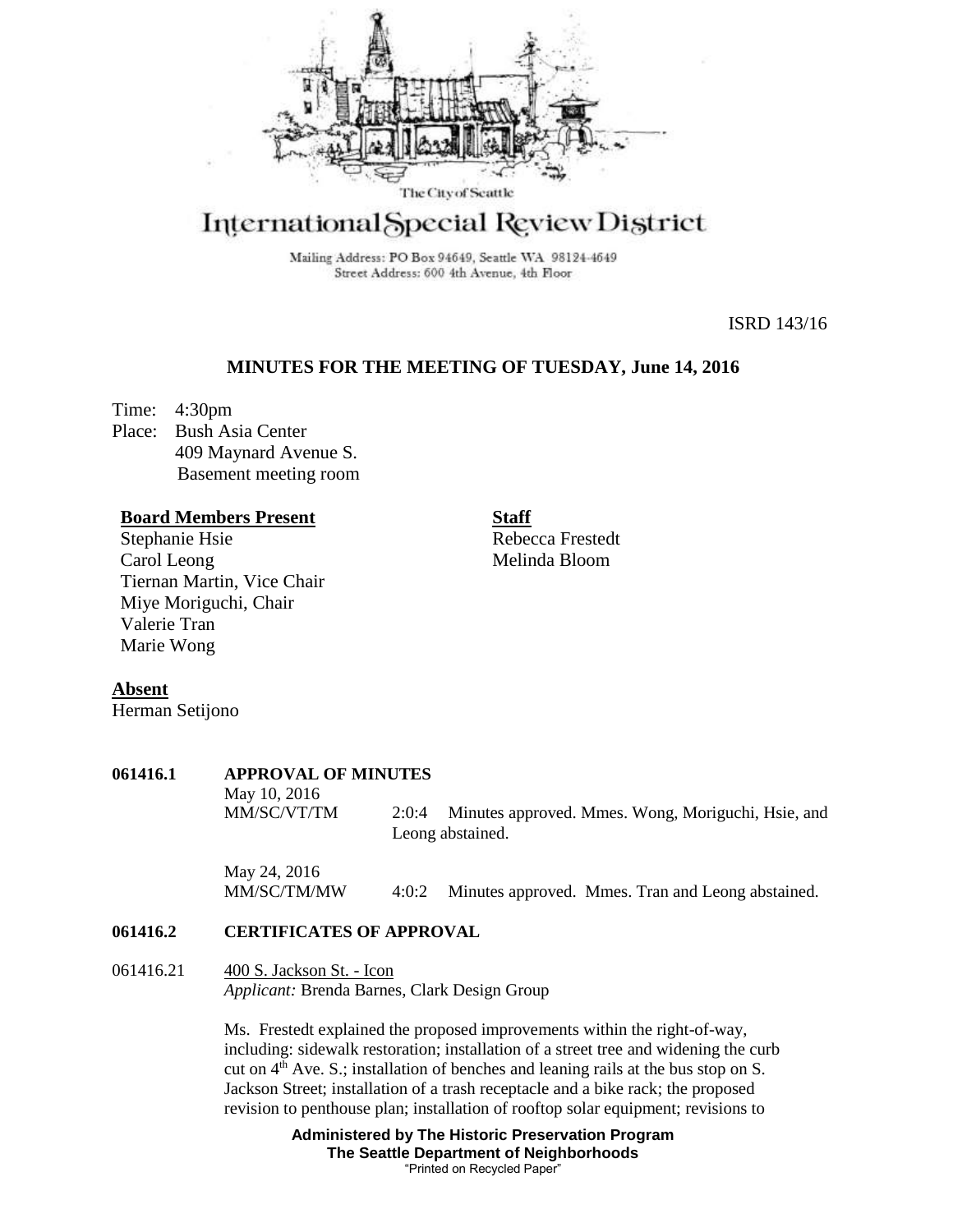retail entry and storefront modifications and installation of neon accent lighting (white) along the canopies; and the proposed installation of building and tenant (Bartell's) identification signs. Signs consist of neon, canopy signs, and interiorlit cabinet signs. Exhibits included plans and photographs. This site is located outside of the Asian Character Design District. A Certificate of Approval (ISRD 138/14) for Use and Final Design was issued in July 2014, conditional upon the applicant returning to the Board with design of all work within the right-of-way. In Sept. 2014, the Architectural Review Committee received a briefing that included a presentation on right-of-way improvements and signage.

#### Applicant Comment:

Scott Clark, Clark Design Group, presented via PowerPoint (full report in DON file). He explained there are modifications to their earlier approval. He said that they have made the pilasters thinner which increases the storefront area; entry doors at Bartell's will be sliding instead of swing doors. He noted that traffic signal box which was to be relocated now won't be and that impacts the design of the entry. He said that they have eliminated the bus shelter. He said in partnership with King County Metro they will be installing leaning rails and seating under the canopy; bus stop signs will move closer to the curb. He said that they will add a bike rack, add a new tree, fire service lid and expand the existing curb cut.

Mr. Clark said that the existing curb cut will be expanded; it will be vehicular entry to building and garage. He pointed out where the fire service lids will go. He said that two street trees were proposed and now just one will be planted; per SDOT there are too many services in the area. He said they will redo the entire sidewalk to SDOT standard. He said that there is no standard bike rack and their preference is the Rail Type for 3, referring to the presentation materials, which will hold 4 bikes; he showed where it will be installed. He said that the bus sign will be ROW in line with other bus signs. He said there is no standard trash receptacle in the area and their preference is the slatted, flair top. He said there will be four lean bars with seating between. He said that lighting will be on the underside of the canopy; J-box and conduit will be concealed inside.

He said that they will eliminate the two canopies on the roof / penthouse and add an open trellis over the seating area – it will be less visible. He said they will add an array of solar panels  $-1'$  8" tall – that are not visible from street. He said at the lowest point the parapet is 1'4" and the panels are set back. He explained that the slider doors at the retail entry will be installed and noted the signal box that will now have to remain in place. He said they will eliminate planting to west of door, add a step and handrail to handle the grade change.

Melissa Moore, Artco Signs, explained the ICON letters are 7" deep and will be lighted with neon; the hardware will be hidden. The letters are 4'9" high; two are 5' tall.

Mr. Clark said that no connection or conduit will be visible. He said the signage over the canopy at the residential entry will be mounted on the metal canopy. He said ICON will be mounted on the front; neon will wrap around the face of the canopy into the building. He said that signage on Jackson will run neon all along; there will be no exposed tubes.

Rob Rademacher, Bartell Drug, explained Bartell's sign proposal. He said it will feature the trademarked corporate logo that is recognizable. He said the sign will mount to storefront canopy; electrical connection will be obscured. He said it will be internally lit with warm temperature LED. He said they will add Chinese characters to the neon mortar and pestle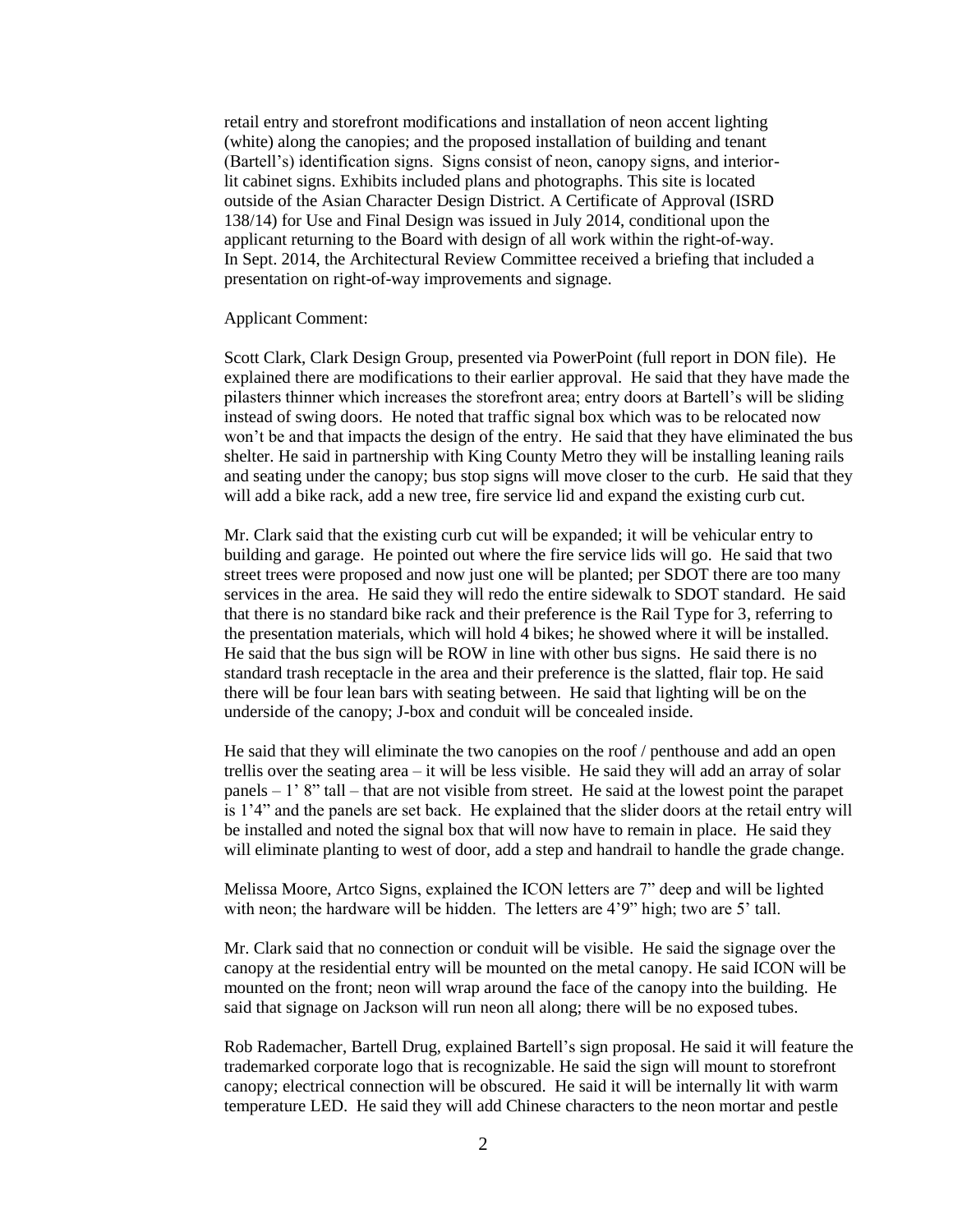sign; background will be black. He said that one of their pharmacists, who is from Taipei, assisted in the translation. He pointed out the various sign locations.

Ms. Moriguchi asked about the canopy lighting.

Mr. Clark said the steel bar wraps and the lighting is within the C-channel profile.

Mr. Martin asked the translation of the Chinese characters.

Mr. Rademacher said it translates to "drug store".

Ms. Hsie asked if Bartell's was able to modify colors.

Mr. Rademacher said it is corporate trademark logo and they keep the consistency. He said the sign frame matches the storefront material.

Ms. Hsie commented that the horizontal datum of the signage is not the same across.

Mr. Clark said there is 8' of grade change.

Ms. Hsie said she would like to see the signs more unified. She asked why they are upgrading the street on the west only.

Mr. Clark said no street upgrade is required at all but that given the scope of the project they elected to do it on 4<sup>th</sup> Avenue. He said that Jackson Street is a bridge with no dirt and they will leave that alone.

Ms. Frestedt explained that there was a lot of discussion about this early on.

Public Comment:

Mike Omura, SCIDPDA, asked how much the windows on Jackson will be covered with shelving.

Bob Edwards, Bartell's, said they will keep the glazing as open as possible from the entry heading east they will keep the first two banks open.

Ms. Frestedt asked the applicants to speak to their plans for window treatments, which are also subject to Board review and approval.

Mr. Edwards said there is no sunblock on the west and to deal with solar gain they will use perforated roll down blind; it will be motorized and all will come down at the same height. He said they will tuck up above mullion line.

Mr. Clark said they will not be visible when up; he said they want to retain a sense of openness and transparency. He said the exhaust is for tenant space HVAC and will be above canopy.

Ms. Moriguchi asked if they were concerned about light pollution from large sign.

Mr. Clark said that they're not, given the location and that the signs have low halo light.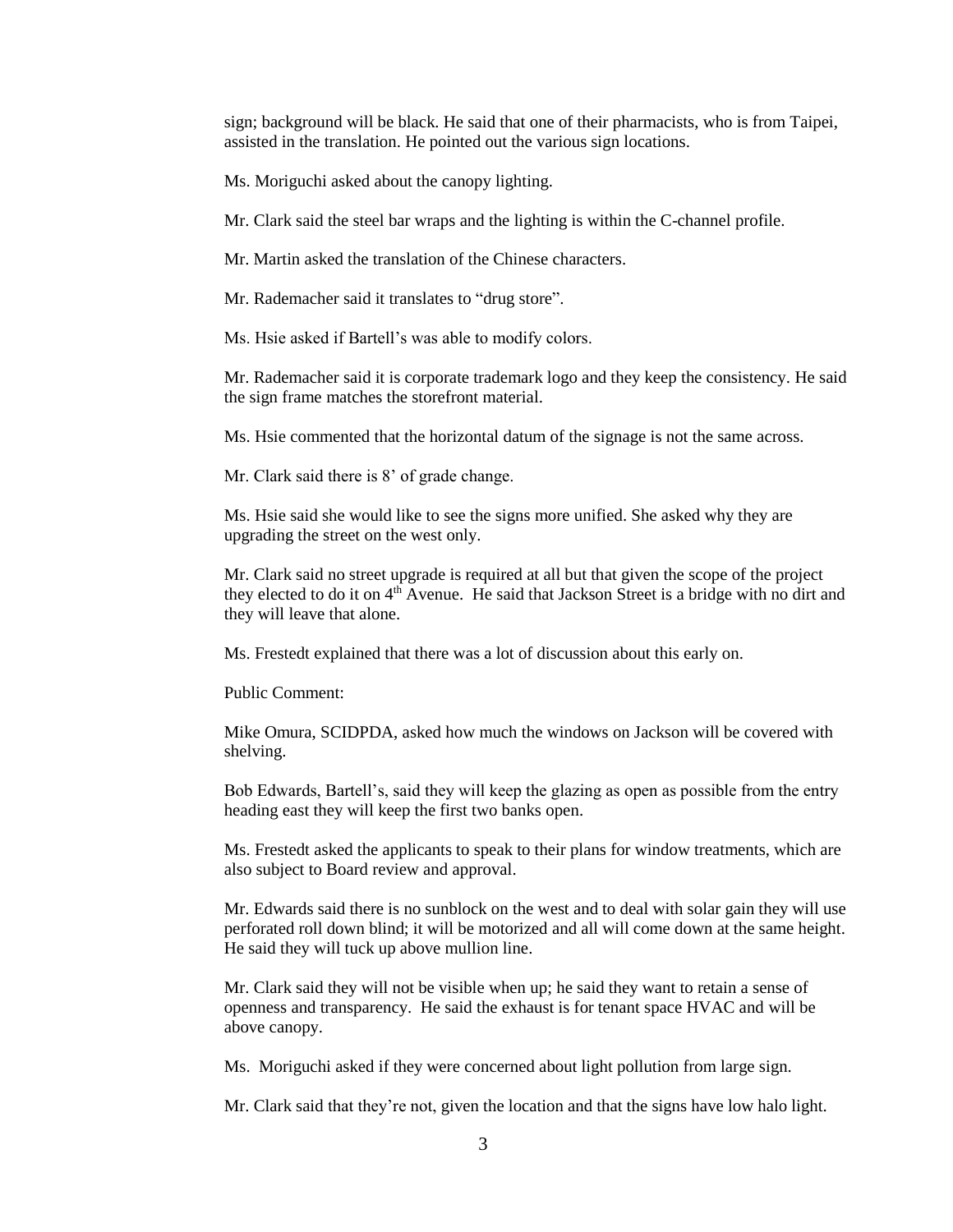#### Street Use

Responding to questions Mr. Clark explained that sidewalk paving will be done to 2' x 2' grid standard.

Ms. Moriguchi said she supports the proposed right-of-way improvements.

Mr. Martin said he likes the organization of streetscape amenities. He was glad to see that bike parking is maximized without impeding pedestrian movement. He said it is a busy area and while it is unfortunate the signal box must remain it is overall an improvement. He asked about the yellow stairs.

Mr. Clark said it is warning paint for safety. He said the east side of the entry is flush and steps aren't needed.

### Revisions to Final Design

Mr. Martin said the penthouse modifications are not real visible and he noted the accent lighting is nice.

#### Signage

Ms. Moriguchi commented on the largeness of the ICON sign.

Ms. Frestedt said that her initial reaction to the tenant signage is that the storefront is oversigned, but noted the site conditions…long storefront and different configurations on the east and west.

Ms. Hsie, referring to the design guidelines, noted that it would be nice to have an overall signage plan to unify it all – Bartell's signs don't' speak the same language.

Ms. Frestedt said the guidelines require a sign plan if there are more than three tenants, which is not applicable in this case.

Mr. Martin agreed – especially at the corner; he said it feels like a lot.

Ms. Moriguchi commented that they are slightly different sizes, proportions and locations.

Mr. Rademacher said the signs are proportioned to fit the space.

Ms. Moriguchi said one sign could have been made to include both Bartell's and the drug store sign.

Board Deliberations:

Ms. Moriguchi said the building sign is OK and that she likes the neon but that the Bartell signs are redundant and not unified.

Ms. Leong agreed and noted the redundant amount of signs. She said she liked the translation.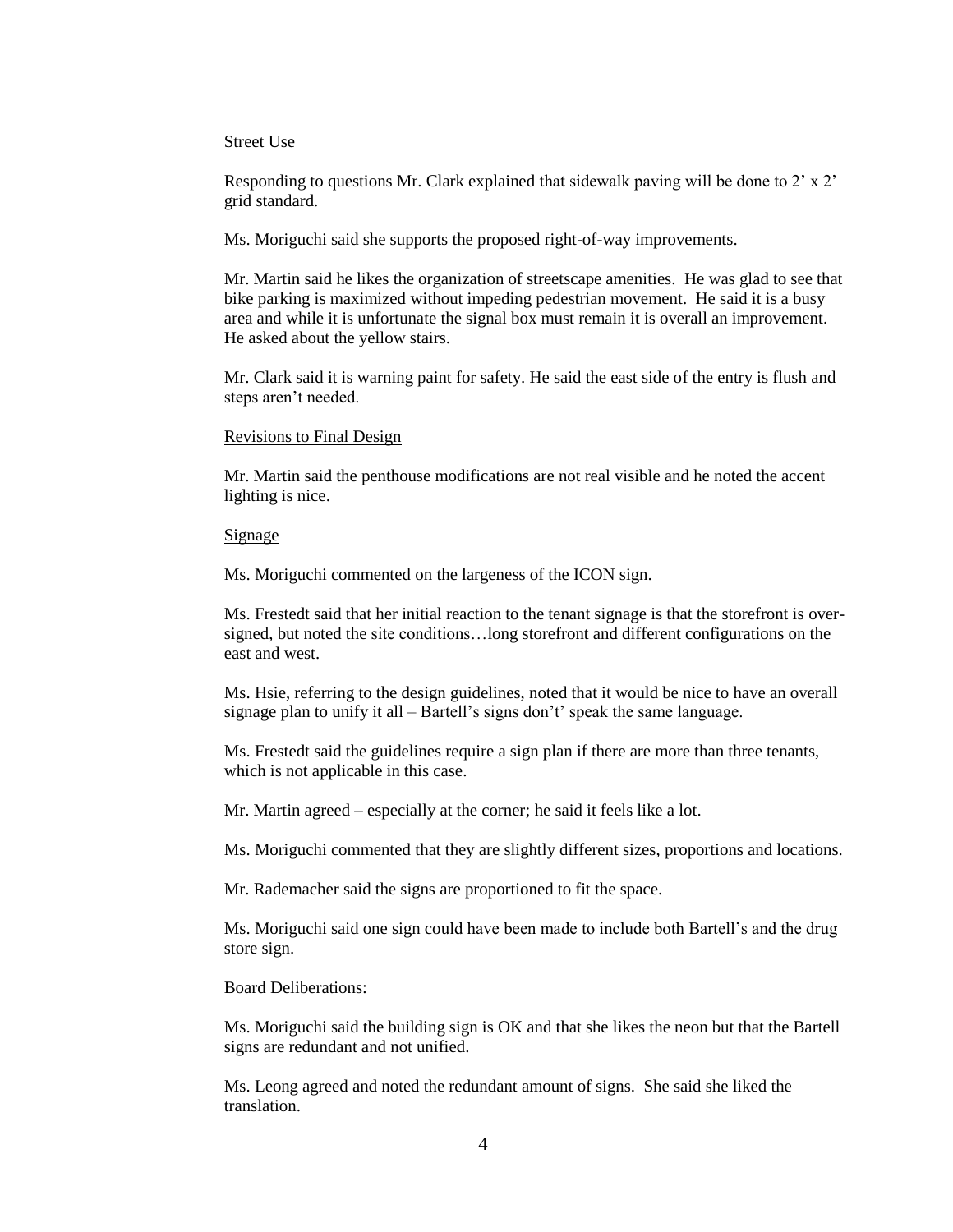Ms. Hsie said that a lot of good attention has been paid. She said she liked the narrowing and the strong horizontal datum. She suggested unifying the height of the signs and consolidating them. She said the street is much cleaner, brighter, and the fixtures are not distracting. She said she would like to see elevations with all street furniture.

Ms. Tran said she would like to see a unified appearance with the two signs and to pay attention to how now to look like two separate signs.

Mr. Martin said he shared other board member concerns. He suggested simplifying the Chinese character sign by removing the backing or not having such clear competition with other signage. He said there are a lot of signs but they all serve the same purpose.

Ms. Wong said the west elevation is not as disconcerting as the south and said the Chinese sign seems to be floating independently.

Ms. Leong said she had no issue with the street use and the revisions to final design, just certain signage and horizontal datums.

Action: I move that the International Special Review District Board recommend approval of a Certificate of Approval for street use, revisions to final design and signage, conditioned on returning to board with revisions to retail signage that address organization and quantity of retail signs.

The Board directs staff to prepare a written recommendation of approval based on considering the application submittal and Board discussion at the June 14, 2016 public meeting, and forward this written recommendation to the Department of Neighborhoods Director.

The proposed street use, revisions to final design, and signage meet the following sections of the **International Special Review District Ordinance and** a**pplicable Design Guidelines:**

**SMC 23.66.030 – Certificates of approval – Application, review and appeals SMC 23.66.332 – Height and Rooftop Features SMC 23.66.334 - Streets and Sidewalks SMC 23.66.336 – Exterior Building Finishes A. General Requirements C. Exterior building Design Outside the Asian Design Character District SMC 23.66.338 – Signs**

#### **Secretary of the Interior Standard #10**

MM/SC/CL/MW 6:0:0 Motion carried as amended.

Ms. Frestedt said she would issue Certificate of Approval for everything but the Bartell signs. She said she heard board support for the translated sign and neon but there was concern about how to configure and consolidate this; she noted the datum line comments.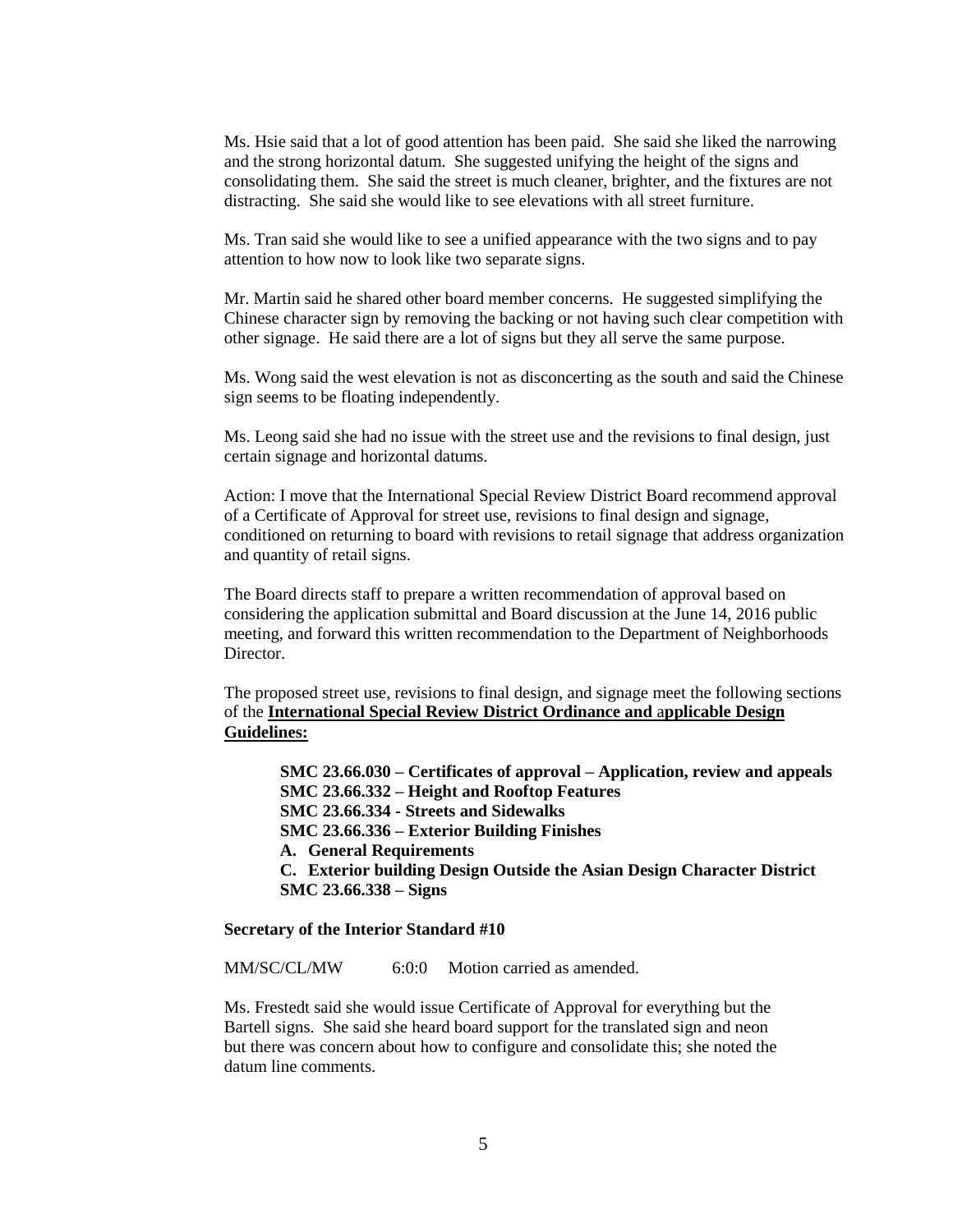#### **061416.3 BOARD BRIEFINGS**

061416.31 Right-of-Way at  $5<sup>th</sup>$  Ave S. & S. King St. Briefing by Brian Dougherty, Seattle Department of Transportation (SDOT), on a proposed artistic pavement treatment within the intersection.

> Ms. Tran disclosed that she participated in a community meeting related to this and recused herself.

> Brian Dougherty, SDOT, explained the origins of the project, funded in part through the Only in Seattle program and Safe Routes to School partnership. He said he knows the community process is important. He said there may be interest in doing this in other intersections as a gateway and place-making treatment. He said that design and installation are fully funded. He explained the intent is to improve safety for pedestrians, define the pedestrian space, improve the sense of place and draw attention to the Chinatown Gate. He provided photos of the intersection in the 1920s when it was brick. An early concept was a painted brick treatment but feedback was that it was inauthentic, not appropriate, and they shouldn't replicate historic brick condition. He said they looked at other neighborhood elements for inspiration: the brass inlays and the mural facing Hing Hay Park. He noted another early concept of bamboo, chopsticks and wok which received mixed opinions.

Mr. Dougherty stated that the first option was to paint a brick treatment to replicate the brick to the west, but that replicating the brick was not well-received. He said that this is a learning process and that "We should have gone through a community visioning process instead of coming up with our own ideas." He said that outreach was done to SCIDPDA, Puget Sound Community School, Summit Sierra School and by doing a walkabout with Paul mar to identify possible locations. He said they all identified this as the top place to do the project.

Jamie Lee, SCIDPDA, said that they pulled together the original streetcar working group and looked back on designs for the streetcar. She said they decided to tie this project to the streetcar and use the same design. She said they hired Terry Marks again.

Mr. Dougherty showed photos of four designs and said the light-colored dragon is preferred. He said the design will be painted on top of the asphalt.

Ms. Lee said they will go out with swatches to see if the asphalt is dark enough.

Mr. Dougherty said the design will be consistent with the design for streetcar and streetcar station. He said the paint is Endurablend and is designed for high volume street. He said it adheres to the pavement and lasts 5-10 years. He said installation is two days. He explained they will reinstall the flashing beacon light and will reuse existing poles. The flashing light will be red now instead of yellow.

Ms. Frestedt asked what happens if there is utility work in right of way.

Mr. Dougherty said that is a good question; they do not have maintenance funds for the street design but noted a couple possibilities such as Neighborhood Matching Fund. He said there is some street repair work to do first and then they hope to put the design down in late summer – they need warm, dry conditions.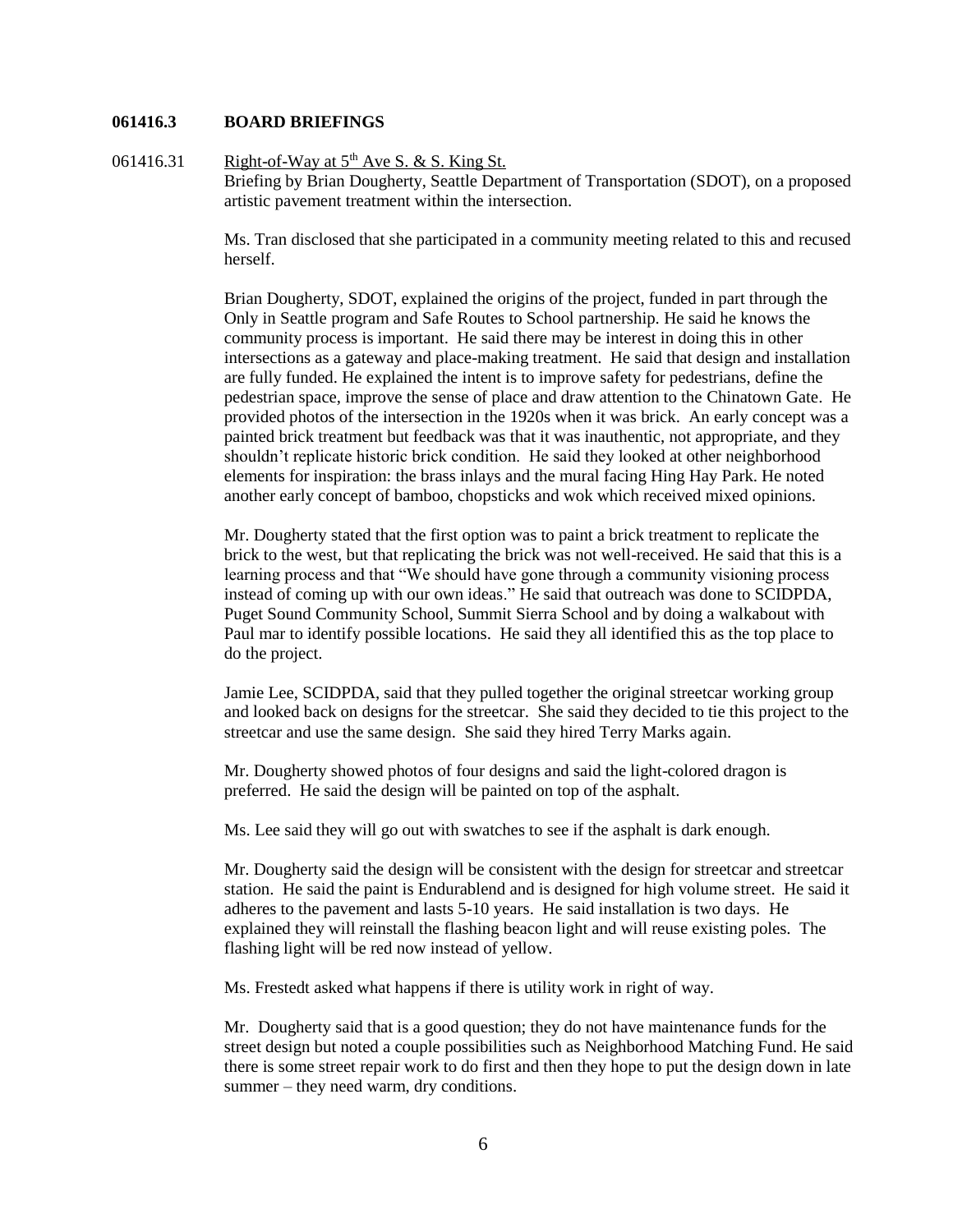Public Comment:

Marissa Hagney, Living Futures Institute, asked if they have considered geographic orientation of the flowers in relation to the neighborhoods – Chinatown, Japantown, and Little Saigon.

Mr. Dougherty said they are working with Mr. Marks to get scaled site plan and if there is a preference now is the time to voice that.

Mike Omura asked if they considered an in-pavement type flashing beacon.

Mr. Dougherty said they had, but they have ruled out that option, noting sensitivity issues that prevent them from functioning properly. He said there are also proprietary maintenance issues.

Ms. Moriguchi said she likes the art and the community involvement and connection to the streetcar. She said color-wise, it would be interesting to relate to the gate, rather than the streetcar. She said she is working on the Publix project and there is concern about dips and puddles in the road on  $5<sup>th</sup>$  and suggested that be addressed before doing this project. She said the beacon will be helpful and noted it is a dangerous stop.

Ms. Leong said that she would like to see funding issues related to maintenance and repair resolved so if utility work is needed repair won't be thrust at the BIA or PDA to figure out. She asked about the dimensions.

Mr. Dougherty said that they have not confirmed dimensions.

Ms. Wong said she is interested in dimensions and how it will fit in the intersection. She said there is so much going on in the intersection it could be busy – dragon, gateway, flashing light, and this; it could be visual bombardment. She expressed concern that it may be too much – info overload. She agreed with Mmes. Moriguchi and Leong that infrastructure in City is a problem. She said if there isn't money to replace 30% of the design that is torn off it could end up looking worse than just having a simple brick treatment.

Mr. Dougherty said brick is much more expensive.

Mr. Martin agreed with the visual chaos of the intersection and noted that's something that can be celebrated in the neighborhood. He said a little more chaos isn't necessarily a bad thing, so long as it's safe. He asked if the beacon would be installed first.

Mr. Dougherty said they will do it all at the same time to save on costs. Responding to questions he explained that the intersection today operates the way an all-way walk functions and it will function the same but be more active. He said they will add solid white parallel lines next to cross walk.

Mr. Martin said to make sure it is clear to drivers what to expect.

Ms. Hsie said she would like reassurance about community support for this design. Once you put it in the crosswalk it's like branding. What are the community goals & desires for other intersections and potential future crosswalk treatments?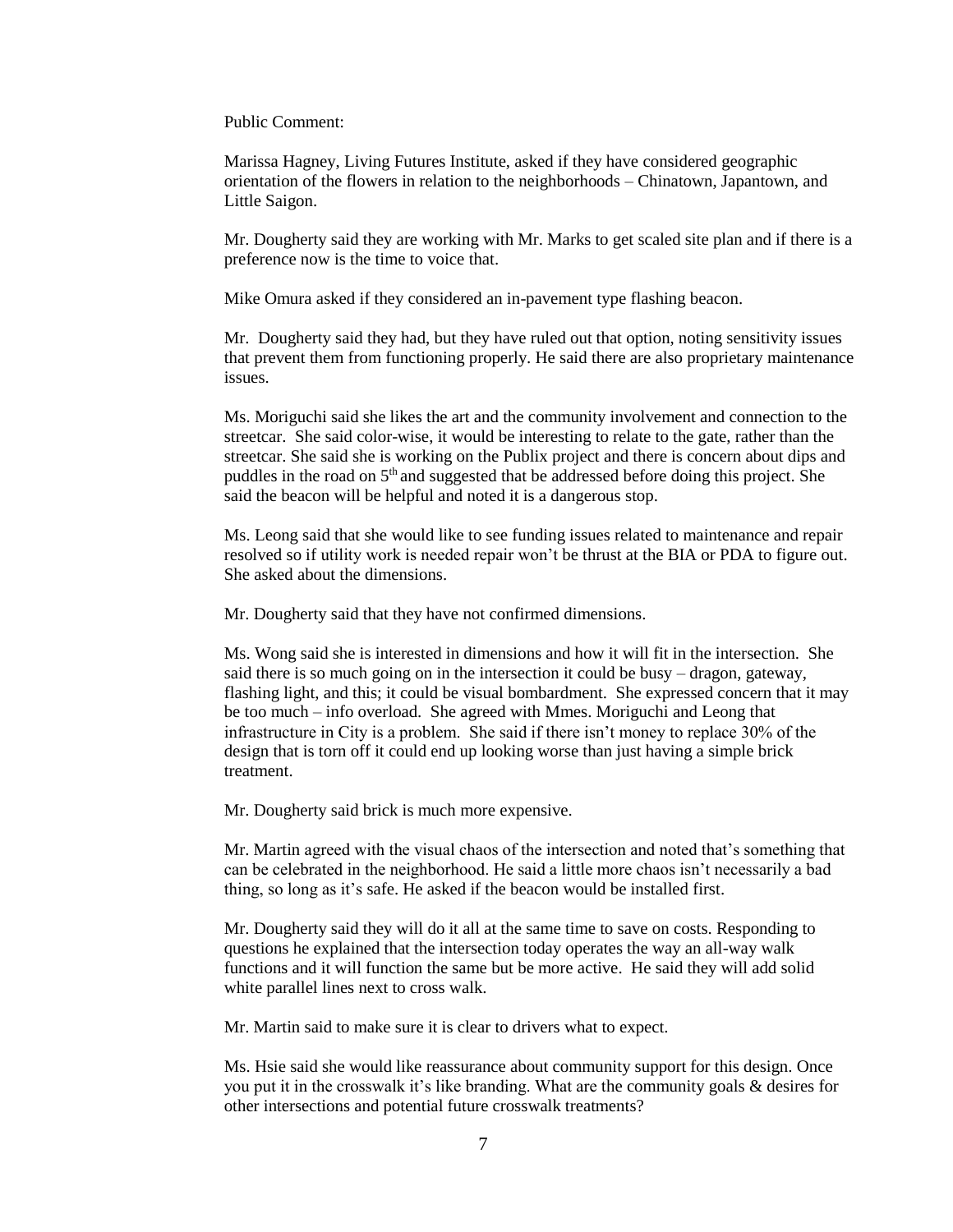Ms. Lee commented on the amount of email correspondence about the design.

Ms. Hsie requested a summary, such as a bulleted list, of the feedback in the emails.

Ms. Lee said future crosswalks wouldn't automatically go to this design but it would go through the community process again.

Ms. Moriguchi asked at what point the crosswalk becomes marketing for the streetcar? She said to be clear about crossing and about what they are doing with all the markings. Safety is important.

Mr. Dougherty said he will work with Ms. Lee and Mr. Marks.

*Ms. Leong left at 6:30 pm.*

### 061416.32 Little Saigon Streetscape Concept Plan

Briefing by Aditi Kambuj, SDOT, and Robert Scully, Office of Planning and Community Development (OPCD), on the planning process and potential design components associated with the development of a unified streetscape concept plan for Little Saigon.

Robert Scully provided an overview of the work in Little Saigon to give it some identity – a parklet, park, a big development project. He said they are working with SCIDPDA and Friends of Little Saigon.

Aditi Kambuj went over mission and core values and explained the streetscape concept plan to encompass safety, lighting, street furniture, art, unique features, materials, landscaping. She said the goal is to help strengthen the identity within Little Saigon through streetscape improvements. She said that they are working on community engagement in June and July; hope to finalize the concept in October and go through review and adoption in November.

PowerPoint in DON file. Following are board questions and comments.

Public Comment:

Jamie Lee, SCIDPDA, said they are working with OPCD and SDOT around place-making. She said with all development coming into the neighborhood they want to have a say in how it happens.

Mike Omura, SCIDPDA, said the  $10<sup>th</sup>$  Avenue stairway was a missed opportunity due to the service driveway located at the end of the staircase. He noted the future Asia Plaza redevelopment and the challenge to connect between Yesler Terrace and Little Saigon. He said continuing southwards on  $10<sup>th</sup>$  Ave. S. is important.

Mr. Scully said that SHA had purview to the property line; the rest is left for others to figure out.

Ms. Kambuj said they reached out to the developer there about connection.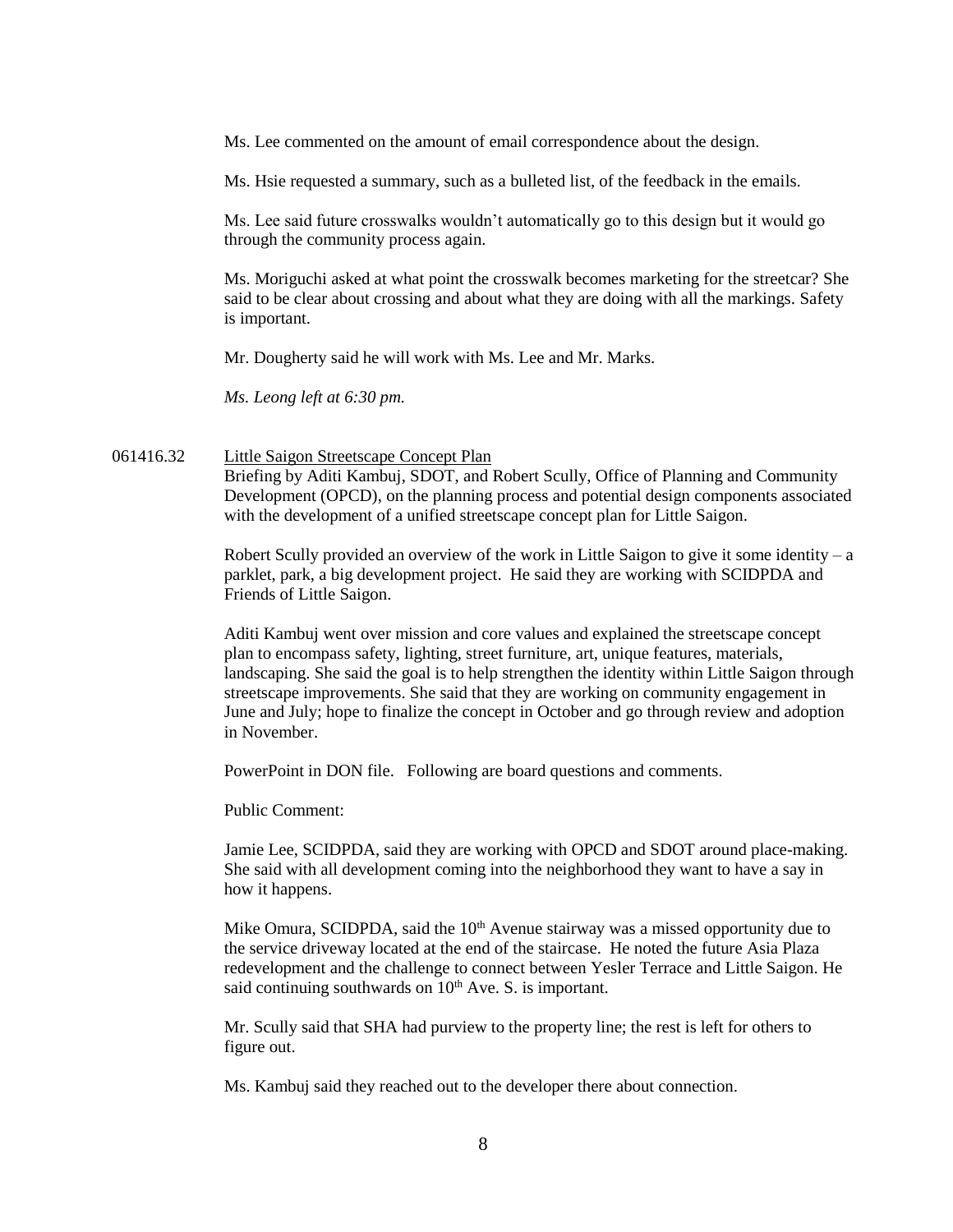Mr. Omura said there are opportunities to make it more pedestrian friendly. He said he agrees with the channelization of  $12<sup>th</sup>$  and said that Weller is becoming the preferred alternative of coming into the CID.

Ms. Frestedt noted the value of being more intentional about design cohesion and continuity districtwide and noted projects that are coming down the pipeline.

Ms. Moriguchi said there are small one and two story buildings there now and what is coming is completely different. She said there should be a capacity study and to think about street scale in terms of improvements with changes coming.

Ms. Frestedt said to understand the complete cross section of the block.

Ms. Moriguchi said if guidelines are made they should relate to potential scale.

Mr. Martin said there is excitement around King Street and its potential; it is a through connection to the rest of the district. He suggested widened sidewalks and adding greenery.

Ms. Kambuj said that greenway is bikes and pedestrian safety and green streets refer to greenery and street parks.

Mr. Scully said development in this area will go up to 85'. He added that the idea behind Green Street designation is to create more opportunities for pedestrian-oriented open space.

Mr. Martin said to be aware of how King Street, west of I-5 is used for festivals and day-today in the district. He noted the community vision of what  $10<sup>th</sup>$  is – connection to Yesler, view, mid-neighborhood connection. He asked what the community's vision is for  $10<sup>th</sup>$ Ave. S.

Ms. Kambuj said to look at materiality and what the right approach east of the freeway is. This lead to a discussion of brick pavers in the right-of-way.

Ms. Moriguchi expressed concern for trip/slip hazards for the elderly.

Mr. Martin supports curb bulbs as an effective tool in slowing down traffic. He said materiality is not a big an issue and that he's open to exploration of options.

Ms. Frestedt said of changing of materials over time to think of how they are maintained, how to maintain continuity; she cited the bricks.

Ms. Kambuj noted Bell Street and how the concrete is scored differently.

Ms. Tran said this is a good opportunity for wayfinding and paying respect to things that are important in the neighborhood.

Mr. Omura commented on the history of the area before it was Little Saigon; Japantown extended to that area and there is a jazz history that goes all the way past Rainier. He said that historic things could be pointed out and incorporated in.

Ms. Kambuj said it could be done via art, heritage, and plantings.